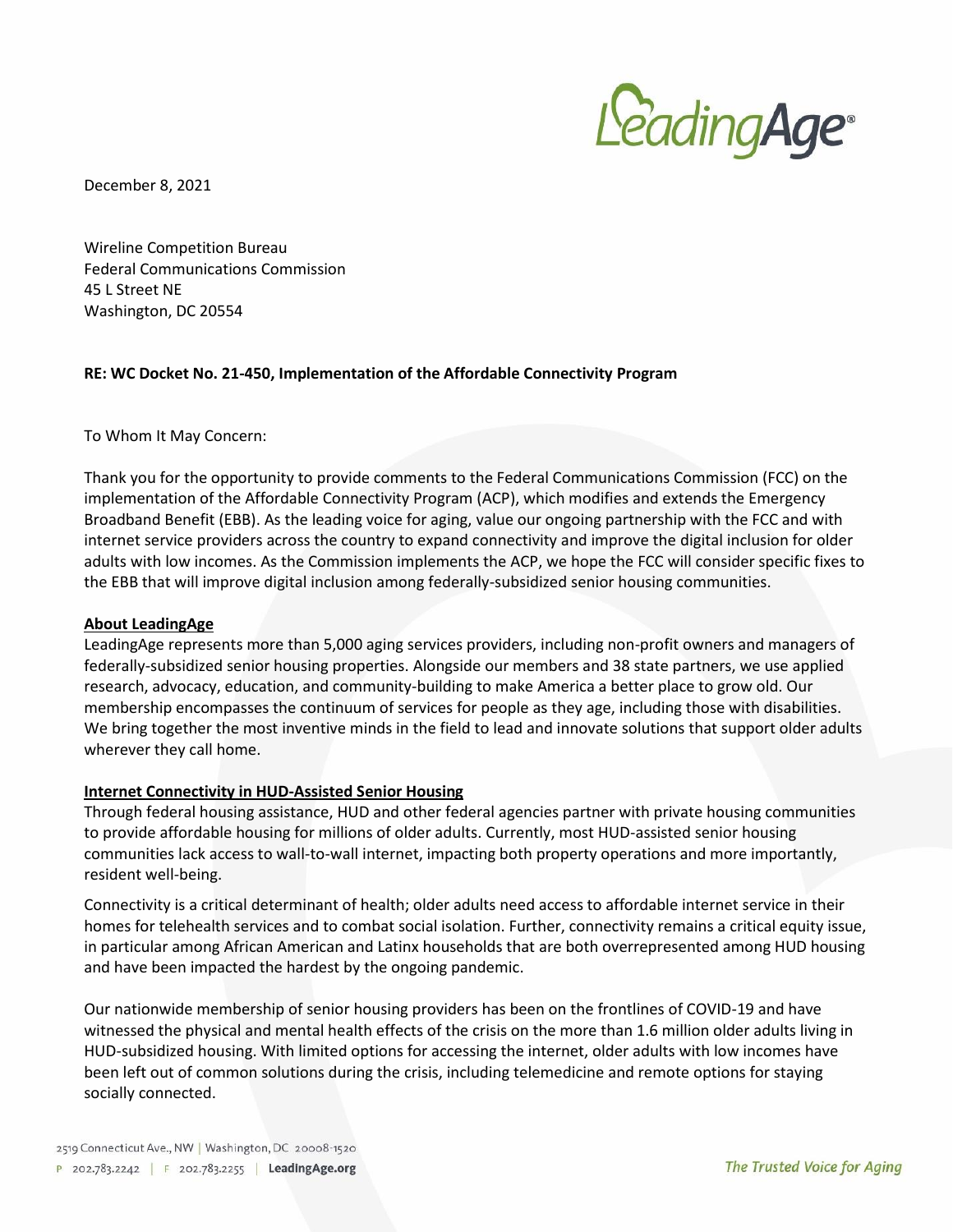## **Internet Access Challenges for HUD-Assisted Older Adults**

Early in 2021, LeadingAge strongly supported the newly-established Emergency Broadband Benefit (EBB) as a means for improving connectivity, quality of life, and health outcomes for millions of Americans. We also strongly recommended a number of key considerations for improving the implementation of the EBB among federally-subsidized housing communities. However, most of these considerations were not implemented by the FCC, and as a result, many housing providers experienced low turnout among residents in response to EBB enrollment efforts, as well as concern and caution related to the short-term nature of the EBB.

The extension and modification of the EBB provides an invaluable opportunity to fix participation barriers and ease access to the internet at affordable senior housing properties. On behalf of affordable senior housing communities and the residents they serve, we hope the FCC will reconsider our comments, originally submitted in January 2021, during implementation of the Affordable Connectivity Program (ACP).

## **Household Eligibility**

A recent Harvard University Joint Center for Housing Studies survey of Service Coordinators in affordable senior housing found that just 38% of residents had access to reliable internet and/or a device. Expanding connectivity to hundreds of thousands of affordable senior housing residents nationwide will require a comprehensive and proactive approach by housing providers, internet service providers (ISPs), and the FCC.

## • **Automatic Eligibility: Provide Automatic Eligibility for HUD-Assisted Tenants**

A major barrier to participation in the EBB has been the process of enrollment and income verification. HUDassisted residents already verify (and recertify) their income in order to qualify for federal housing subsidy. As the FCC updates the criteria used to assess household eligibility for the ACP, the FCC should expand its use of means-tested programs to include HUD Public and Multifamily Housing programs. In certain HUD program, all residents can be presumed income-eligible, we therefore encourage the FCC to provide automatic eligibility for tenants of federally-assisted affordable housing programs, specifically HUD Section 8, Section 202, and Section 811. The same automatic eligibility should be extended to residents of USDA Section 515 subsidized rental housing.

# • **Proactive Enrollment: Incentivize Program Enrollment on Proactive, Building-Wide Basis**

Very few multifamily housing communities serving older adults with low incomes have building-wide internet access, and many residents experience barriers to accessing internet on an individual or unit level. Because certain HUD-assisted residents can be presumed income-eligible for the broadband benefit, we encourage the FCC to incentive ISPs to proactively reach out to affordable housing communities about the ACO, and to offer enrollment into the program on a build-wide basis. For example, the FCC could partner with HUD to supply lists of federally-subsidized housing communities to ISPs for automatic program enrollment, where the resident could opt out. Another option would be to offer bulk registration, where one affordable housing community could submit one application on behalf of the entire community.

## **Financial Barriers to Participation**

Access to the internet is not the only barrier for adults with low incomes; often, affordable senior housing residents also need financial or technical support to build connectivity.

• **Installation Costs: Expand Financial Benefit to Include Installation and Set-Up** Internet services costs are only one financial barrier to connectivity. Many of the households eligible for the

program will be installing internet for the first time, and they will need financial assistance to cover the costs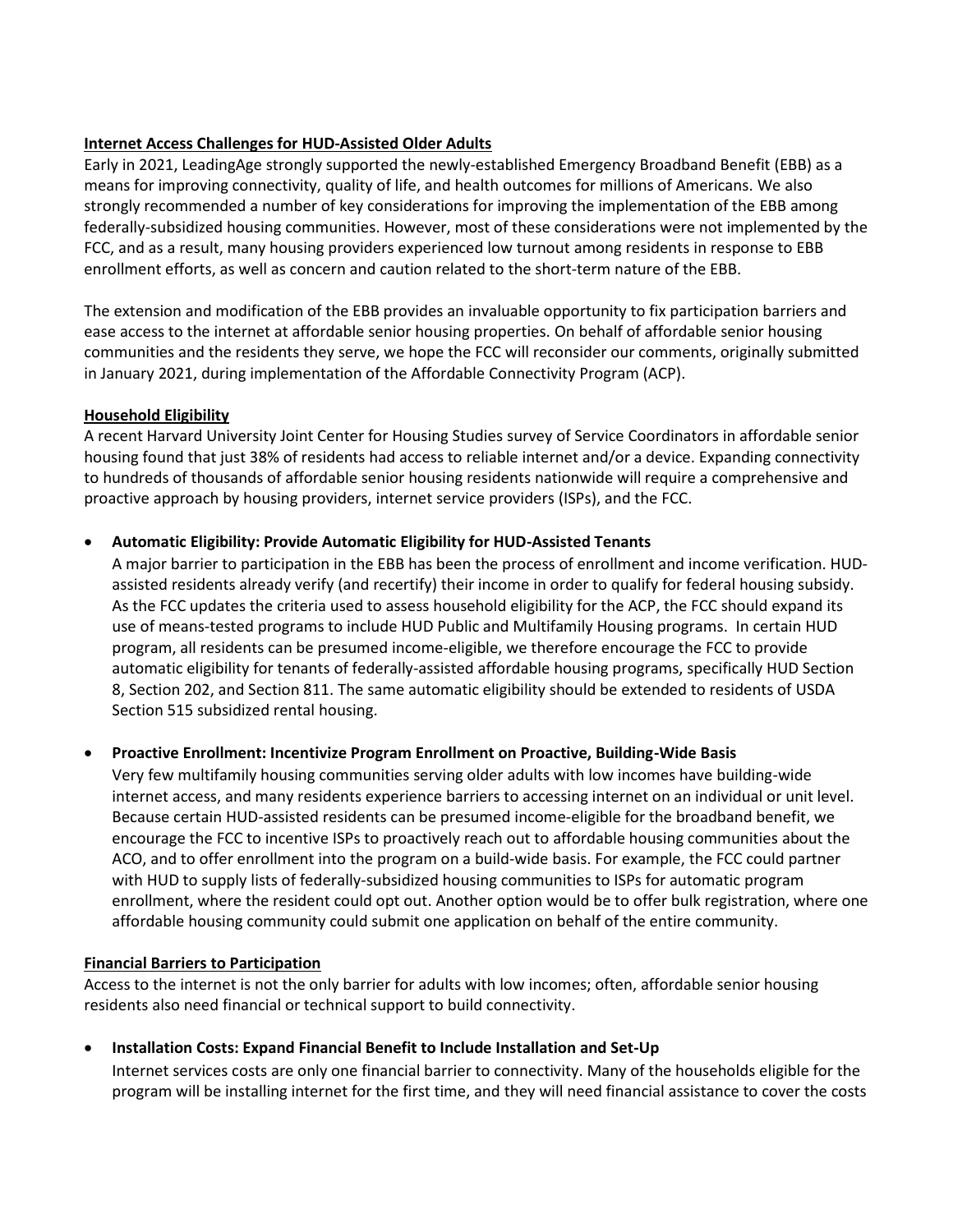of routers and modems, as well as installation fees charged by ISPs. We encourage the FCC to expand financial support beyond monthly internet services costs to include installation and set-up.

## • **Debt and Prior Records: Clarify and Monitor Requirement to Disregard Past or Present Debt**

We strongly support statutory language removing past or present debt with the ISP as a barrier to program eligibility. The statute is also clear that the benefit cannot be limited to new customers only, which differentiates the ACP from other, existing internet services discount programs. Because both aspects of the EBB statute represent real barriers for older adults with low incomes to participate in the program, we strongly encourage the FCC to continue emphasizes these requirements as the Commission transitions to the ACP.

### **Discounted Connected Devices**

Internet access without a connected device does little to improve telehealth access or social connectedness of older adults in federally-subsidized housing.

## • **Increasing Device Discounts**

The EBB statute attempted to overcome the issue of device access by authorizing a discount on a connected device for qualifying households, if they contribute between \$10 and \$50 toward the cost. However, only a very small percentage of EBB participants received a discounted device. The FCC should identify incentives for increasing ISP participation in this portion of the ACP.

## • **Household Contribution: Clarify and Incentivize Minimal Household Contributions**

While we strongly support the discounted device provision, the average annual income in HUD's flagship senior housing program, Section 202 Supportive Services for the Elderly, is less than \$14,000, or less than \$1,200 per month. For older adults served by this and similar federally-subsidized housing programs, paying \$50 (or even \$10) represents a significant barrier to participate in the program. At the same time, many older adults with low incomes lack a connected device and would greatly benefit from the program's discounted device eligibility. We strongly encourage the FCC to clarify that household contributions toward connected devices are one-time costs and that contracts between the FCC and internet service providers (ISPs) supplying the devices should prioritize those that impose minimal costs on severely cost-burdened households (\$10 instead of \$50).

## • **Eligible Devices: Adopt Broad Eligible Equipment Definition and Minimum System Requirements**

The older adults served by our housing provider members experience varying connectivity needs. One household may regularly assist a grandchild with schoolwork during a remote school environment, while another household may utilize a voice-activated connected device for assistance due to poor eyesight. We encourage the FCC to adopt an equipment definition that is broad enough to encompass the range of devices needed to meet the needs of senior housing residents, and to adopt minimum system requirements to support a variety of internet uses, including video and audio conferencing used for telemedicine calls.

## • **Device Coverage: Expand Eligibility to One Device per Person**

While many older adults live alone, many live with partners or family members. With many day-to-day activities taking place online, including remote work, school, community, and health activities, we recommend that the FCC expand the eligibility for a discounted device from one per household to one per person in the household.